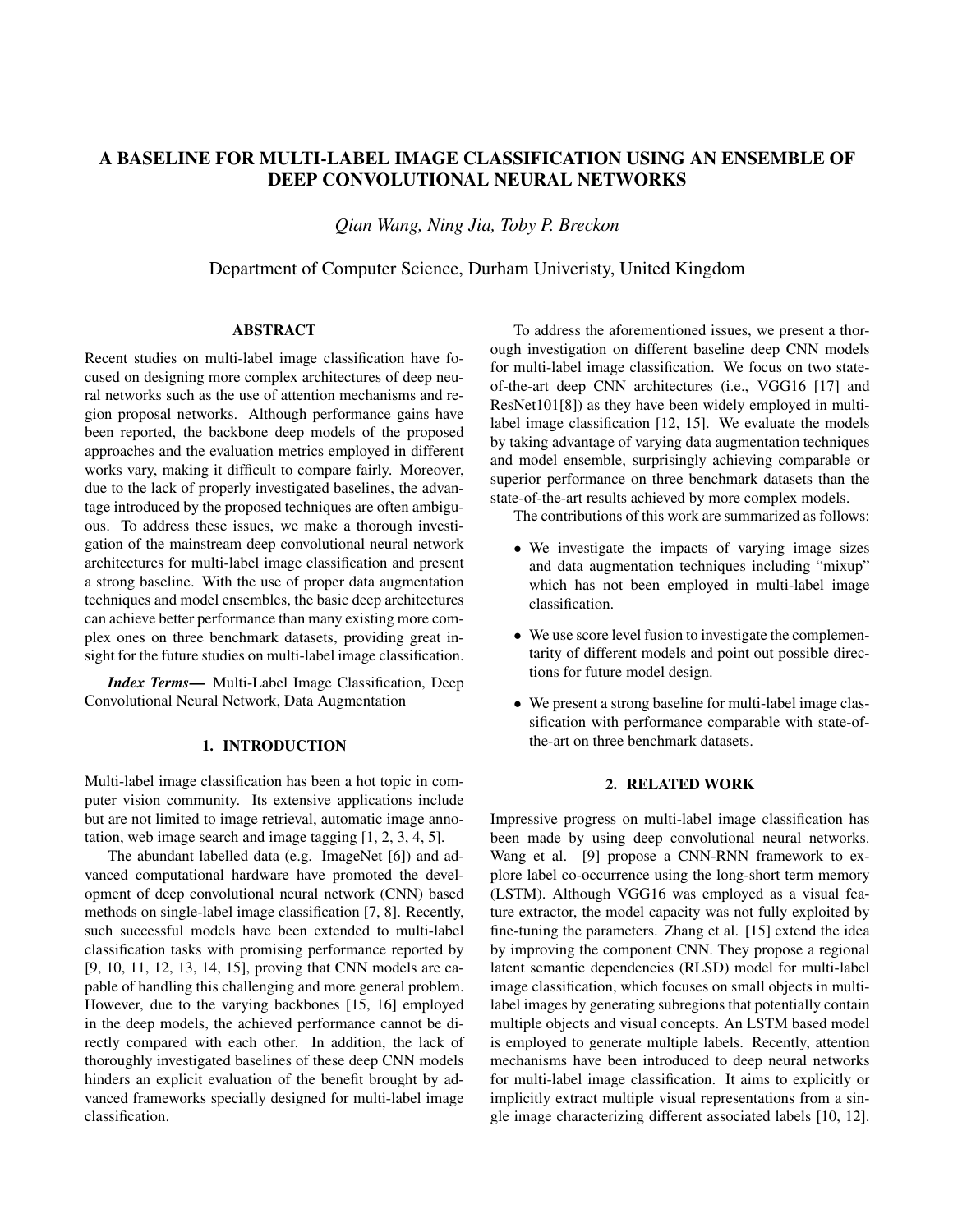

Fig. 1. An illustration of the employed framework. Varying image scales and data augmentation techniques are used during training which results in diverse trained models. These models are used for testing individually and combined by score level fusion.

The advantage of combining multi-scale input images for multi-label image classification has been proved in [18, 19] by employing varying fusion approaches.

Although improved performance has been reported by introducing more advanced frameworks, we notice that the performance of those proposed methods has marginal gains towards the standard ("vanilla") deep models, and the training techniques employed in different works vary. Therefore it is necessary to set up a uniform baseline for comparison.

#### 3. METHOD

We present the methods used to produce the strong baseline performance in this section. We first formulate the multi-label image classification problem. Subsequently, we describe the adapted deep convolutional neural networks for multi-label classification, as well as the essential data augmentation techniques for training an improved deep model. Finally, A simple yet effective model ensemble approach is introduced to investigate the complementarity of different models.

#### 3.1. Problem Formulation

Assume we have a set of training examples  $\mathcal{D} = \{(\boldsymbol{x}_i, \boldsymbol{y}_i)\}, i =$  $1, 2, \ldots, n$ , where x is an image,  $y \in \{0, 1\}^C$  is the corresponding label vector,  $n$  and  $C$  are the numbers of training images and associated class labels respectively, the element values of zeros and ones in the label vector  $y$  denote the absence and presence of the corresponding concepts in the image. The objective of multi-label image classification is to learn a model from the training data  $D$ , such that for a given test image  $\hat{x}$  we can use the learned model to predict its label vector  $\hat{y}$ . In practice, most parametric models do not directly output a binary vector  $\hat{y}$ , instead they predict a score vector  $\hat{\mathbf{s}} = f(\hat{\boldsymbol{x}}; \Theta) \in \mathbb{R}^C$  indicating the confidence of presence for each label.  $\hat{y}$  can be derived from  $\hat{s}$  by setting a threshold confidence or the number of positive labels [11].

#### 3.2. Base Model

Deep convolutional neural networks can be used to implement the model  $f(x; \Theta)$  for multi-label image classification with an image  $x$  as the input and a  $C$ -dimensional score vector  $s$  as the output. In contrast to the traditional multi-label classification approaches, deep models integrate the feature extraction and classification in a single framework, enabling end-to-end learning. More importantly, state-of-the-art deep CNN models are able to learn high-level visual representations and approximate very complex learning systems.

Model adaptation: we focus on two deep CNN architectures which have been used in multi-label image classification: VGG16 [17] and Resnet-101 [8] to which two changes have been made in this study. First, we apply an adaptive pooling layer to the last convolutional feature maps such that different input sizes can be handled within the same architecture. Second, the final output layer for single-label classification in the original model is simply replaced with a fully connected layer in which the number of neurons is set as C (i.e. the number of concerned class labels).

Loss function: We use the cross-entropy loss for model training. For a training example  $(x_i, y_i)$  and its predicted score vector  $s_i = f(x_i; \Theta)$ , the loss can be computed by the following equation:

$$
L(\boldsymbol{s}_i, \boldsymbol{y}_i) = -\sum_{j=1}^C \left( y_{ij} \cdot \log(\sigma(s_{ij})) + (1 - y_{ij}) \cdot \log(1 - \sigma(s_{ij})) \right)
$$
\n(1)

where  $y_{ij}$  is the j-th element of the ground truth label vector  $y_i, s_{ij}$  is the j-th element of the predicted score vector  $s_i$ , and  $\sigma(\cdot)$  is the sigmoid function  $\sigma(x) = 1/(1 + \exp(-x))$ .

Data Augmentation: we aim to investigate how different data augmentation techniques affect the multi-label image classification. This is non-trivial since some commonly adopted data augmentation techniques such as random cropping will change the semantics in the original image. For example, a random cropping of a multi-label image might result in image patches not containing all the objects in the original image thus it is questionable whether they are still applicable to multi-label classification.

Apart from the conventional data augmentation techniques, we also adapt the *mixup* [20, 21] method to further increase data variability. Specifically, we randomly select two samples  $(x_i, y_i)$  and  $(x_j, y_j)$  from the mini-batch (the samples in a mini-batch could be image patches cropped from the original images, resized to the same size). The mixed sample  $(x, y)$  can be created in the following way:

$$
\begin{aligned} \n\boldsymbol{x} &= (\boldsymbol{x}_i + \boldsymbol{x}_j)/2, \\ \n\boldsymbol{y} &= \boldsymbol{y}_i \vee \boldsymbol{y}_j, \n\end{aligned} \tag{2}
$$

where the mixed image  $x$  is created by a pixel-wise average on two original images and the corresponding label vector  $y$ is obtained by an element-wise logical **OR** operation on  $y_i$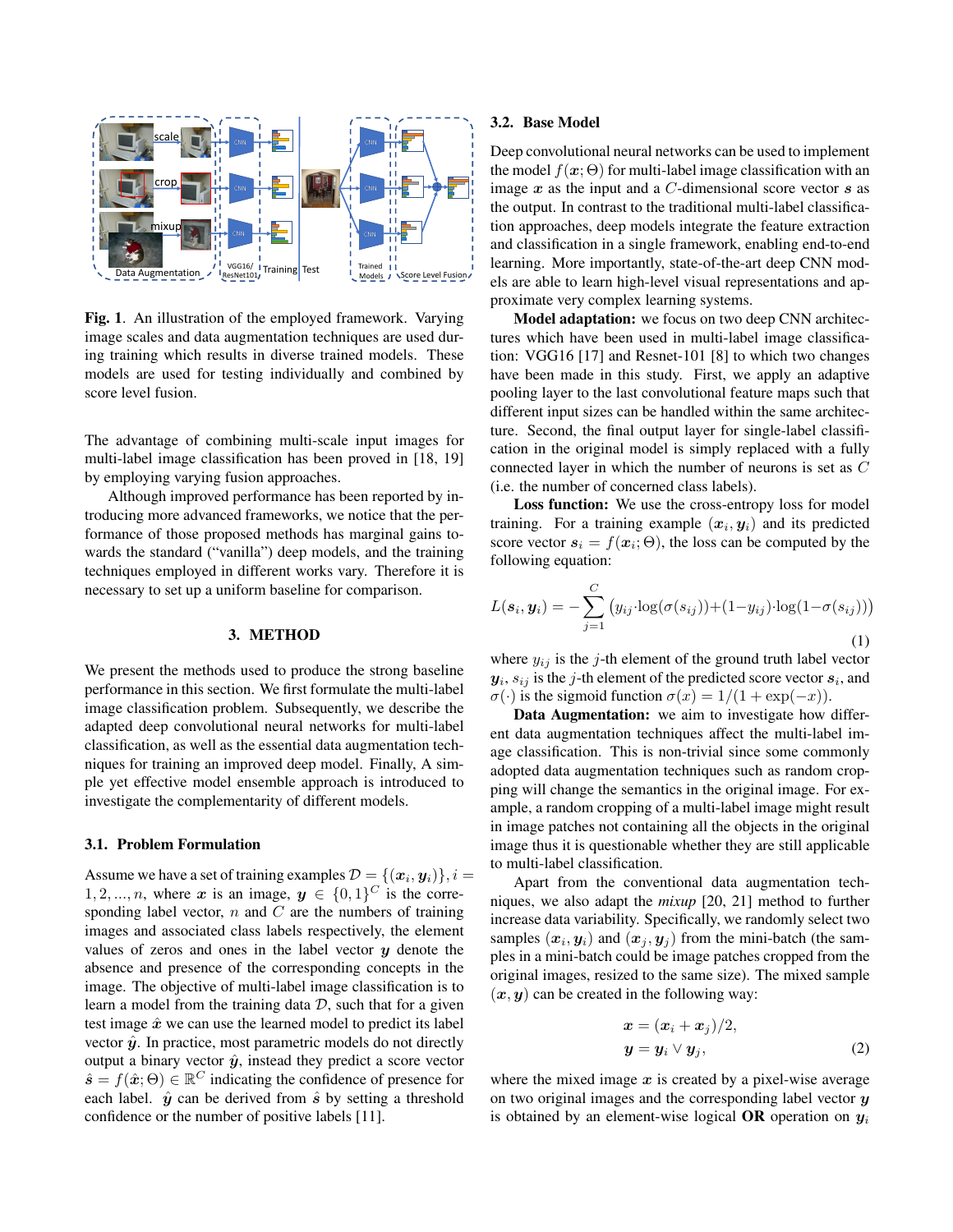and  $y_i$ . During training, the *mixup* is alternately enabled and disabled for every epoch as suggested in [21]. We investigate the *mixup* technique due to the fact that it expands the target label space significantly which are quite different from other traditional data augmentation techniques.

## 3.3. Model Ensemble

We explore the complementarity of models learned in different settings by a simple score level fusion which is employed during the testing phase. Suppose we have  $m$  score matrices  $S_i$ ,  $i = 1, 2, ..., m$  predicted by m base models, the fused score matrix  $S^{fusion}$  can be computed as follows:

$$
\boldsymbol{S}^{fusion} = \frac{1}{m} \sum_{i=1}^{m} \boldsymbol{S}_i. \tag{3}
$$

We investigate two approaches to promote the diversity of base models for better ensemble performance. Firstly, we combine models trained with different input image sizes and denote this ensemble as a *multi-scale ensemble* or *ScaleEn*. The complementarity of multi-scale input images has been explored before [18, 19] but in different ways. Secondly, we combine models trained with different data augmentation techniques. Using varying data augmentation results in different training data distribution thus diversifies the learned models. We denote this ensemble as a *distribution ensemble* or *DistrEn*.

## 4. EXPERIMENTS AND RESULTS

In this section, we describe our experiments on three benchmarks and report the experimental results. We introduce the datasets used in our experiments and the implementation details of the deep model training in the first two subsections respectively, then experimental results are presented in the last subsection.

## 4.1. Dataset

|  |  |  | <b>Table 1.</b> A summary of datasets used in our experiments. |
|--|--|--|----------------------------------------------------------------|
|  |  |  |                                                                |

| <b>Dataset</b>       | # Labels | # Training Images | # Test Images |
|----------------------|----------|-------------------|---------------|
| <b>NUS-WIDE [22]</b> | 81       | 100.893           | 67.742        |
| <b>MS-COCO</b> [23]  | 80       | 82.081            | 40.137        |
| VOC2007 [24]         | 20       | 5.011             | 4.952         |

We use three benchmark datasets for multi-label image classification in our experiments, i.e., NUS-WIDE  $<sup>1</sup>$  [22],</sup> MS-COCO [23] and VOC 2007 [24]. A summary of three datasets is presented in Table 1.

#### 4.2. Implementation

All the deep CNN models used in our experiments are implemented in PyTorch<sup>2</sup> [25]. We use the model weights prelearned on the ImageNet [6] for single-label image classification as the initialization and fine-tune the weights of all layers. We use the stochastic gradient descent (SGD) optimizer for model training with an initial learning rate of 0.1 for the fully connected layer(s) and 0.01 for convolutional layers. The learning rate decays to one tenth after 20 epochs. We stop training after 40 epochs. The batch size is set 16 in all experiments.

#### 4.3. Experiments and Results

Table 2 shows experimental results on three datasets. For each dataset, we use two deep models (i.e., VGG16 and ResNet101 denoted as V and R respectively in the table). We first investigate the impact of input image size. Three sizes (i.e., 384, 448 and 512) are employed for each experimental setting. The results in Table 2 indicate different input image sizes do not affect the results except on the MS-COCO dataset where a larger input image size generally performs better. One possible explanation is that images in the MS-COCO dataset have larger sizes than those in the other two datasets, as a results, rescaling them to a small size (e.g.,  $384 \times 384$ ) causes information loss.

We investigate the effectiveness of data augmentation by using three models. The first model (M1) uses only random flipping for data augmentation which has also been used in all experiments. The second model (M2) uses *randomly resized cropping* for data augmentation which randomly rescale and crop the image <sup>3</sup>. The *mixup* strategy [20] is employed in the third model (M3). Experimental results in Table 2 show superior performance when using data augmentation strategies (e.g., M2 and M3 perform better than M1 except on the VOC2007 dataset when ResNet101 is used where the model without any data augmentation performs the best). By comparing the performance of M2 and M3, we find that *mixup* does not improve the performance in most cases. However, the models learned with *mixup* provides complementary information to those learned without it. This can be verified by our model ensemble results shown in Table 3.

As described in Section 3.3, we employ *multi-scale ensemble (ScaleEn)* and *distribution ensemble (DistrEn)*. For multi-scale ensemble, three M3 scores are fused since it generally performs better than M1 and M2 except on VOC dataset when Resnet101 is used for which M1 scores are fused for the best performance. For distribution ensemble, we choose M2 and M3 learned with the image size of 512. Results are shown in Table 3. It is obvious that both types of ensembles can achieve better performance than our best single model. Note

<sup>&</sup>lt;sup>1</sup>Many image urls are not valid now, as a result, our experiments are actually conducted on a subset of the original dataset.

<sup>2</sup>https://github.com/hellowangqian/multi-label-image-classification

<sup>3</sup>See the implementation of *transforms.RandomResizedCrop* in PyTorch.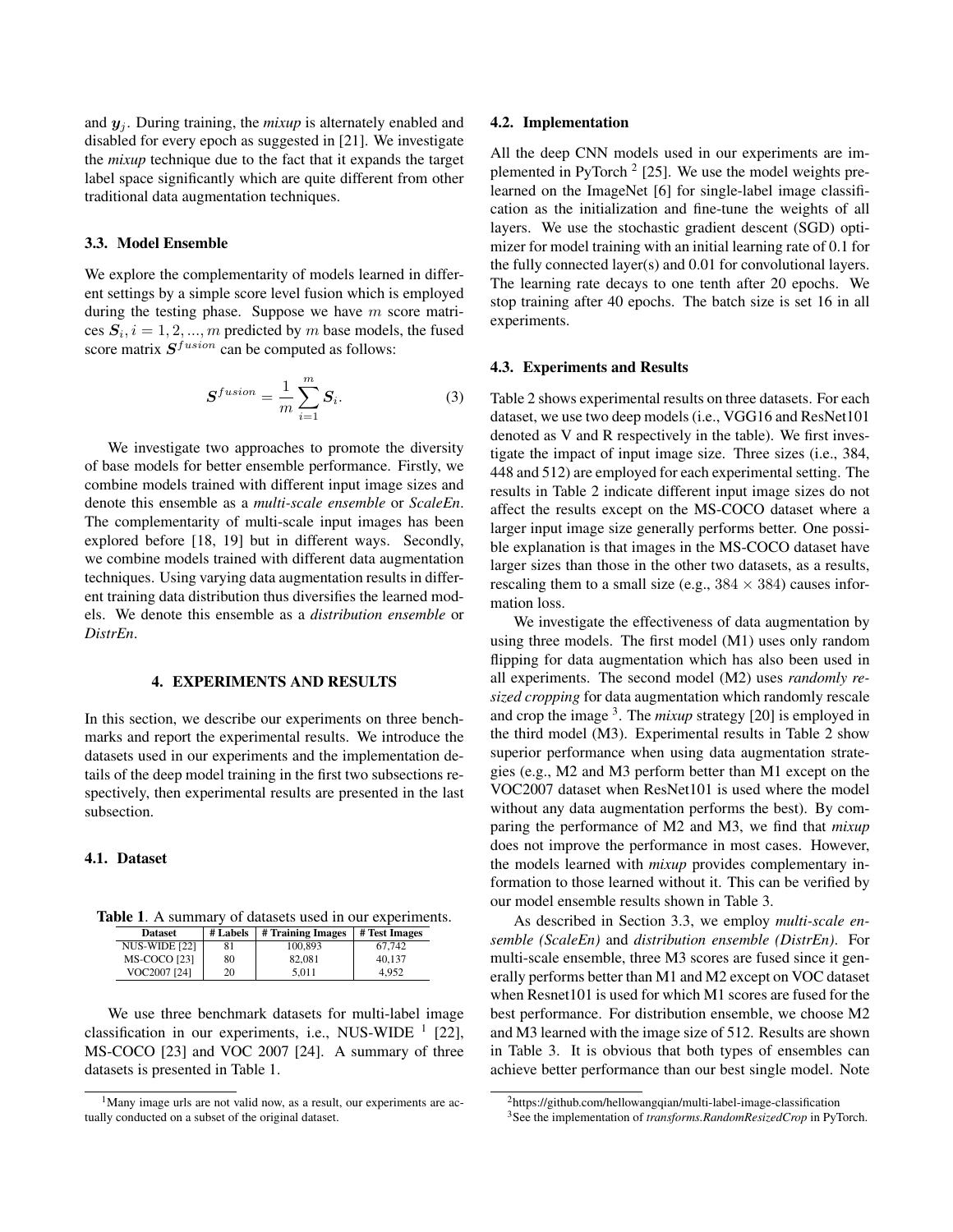Table 2. Experimental results on three benchmark datasets. The precision, recall and  $F_1$  are based on top-3 predictions without any threshold conditions.(Notations: DS–DataSet, BM–Base Model, V–VGG16, R–ResNet101, Size–input image Size, mAP–mean Average Precision, L- $P/R/F_1$  – Label centric Precision/Recall/F1 score, O-P/R/ $F_1$  – Overall Precision/Recall/ $F_1$  score, M1 – Model with random flipping, M2 – Model with random cropping,  $M3 - Model$  with mixup.)

|                        |              | $\mathsf{suppms}$ | ****        | 11 L V |       | $m$ and $m$ $\mu$ . |         |                   |       |         |
|------------------------|--------------|-------------------|-------------|--------|-------|---------------------|---------|-------------------|-------|---------|
| $\overline{\text{DS}}$ | BM           | М                 | <b>Size</b> | mAP    | $L-P$ | $L-R$               | $L-F_1$ | $O-P$             | $O-R$ | $O-F_1$ |
|                        |              |                   | 384         | 55.8   | 37.7  | 57.3                | 42.2    | 54.0              | 66.5  | 59.6    |
|                        |              | M1                | 448         | 55.5   | 37.1  | 57.0                | 41.6    | 53.9              | 66.3  | 59.5    |
|                        |              |                   | 512         | 56.5   | 39.4  | 57.0                | 43.1    | 54.3              | 66.9  | 59.9    |
|                        |              |                   | 384         | 58.9   | 46.6  | 55.0                | 46.1    | 55.9              | 68.9  | 61.7    |
|                        | V            | M <sub>2</sub>    | 448         | 59.0   | 45.7  | 55.1                | 46.6    | 55.9              | 68.9  | 61.7    |
|                        |              |                   | 512         | 58.8   | 45.9  | 55.0                | 46.5    | 55.9              | 68.8  | 61.7    |
|                        |              |                   | 384         | 58.8   | 46.5  | 54.9                | 47.0    | 55.9              | 68.8  | 61.7    |
|                        |              | M <sub>3</sub>    | 448         | 58.5   | 46.5  | 54.4                | 46.7    | 55.9              | 68.8  | 61.7    |
|                        |              |                   | 512         | 58.3   | 46.4  | 54.3                | 46.6    | 55.9              | 68.8  | 61.6    |
| <b>NUS</b>             |              |                   | 384         | 59.0   | 44.6  | 56.8                | 45.0    | 56.3              | 69.3  | 62.1    |
|                        |              | M1                | 448         | 59.2   | 44.1  | 57.0                | 45.9    | 56.4              | 69.4  | 62.2    |
|                        |              |                   | 512         | 59.2   | 44.1  | 57.0                | 45.9    | 56.4              | 69.4  | 62.2    |
|                        |              |                   | 384         | 60.8   | 46.1  | 60.6                | 48.4    | $\overline{56.1}$ | 69.0  | 61.9    |
|                        | R            | M <sub>2</sub>    | 448         | 60.8   | 45.8  | 60.6                | 49.2    | 56.2              | 69.2  | 62.0    |
|                        |              |                   | 512         | 60.6   | 45.4  | 60.9                | 49.0    | 56.1              | 69.0  | 61.9    |
|                        |              |                   | 384         | 60.3   | 45.2  | 60.1                | 48.8    | 56.2              | 69.2  | 62.0    |
|                        |              | M <sub>3</sub>    | 448         | 60.5   | 45.1  | 60.2                | 48.8    | 56.2              | 69.2  | 62.0    |
|                        |              |                   | 512         | 60.1   | 46.1  | 59.5                | 49.0    | 56.2              | 69.2  | 62.0    |
|                        |              | M1                | 384         | 71.6   | 55.2  | 61.6                | 56.5    | 62.6              | 64.7  | 63.6    |
|                        |              |                   | 448         | 71.4   | 54.7  | 61.6                | 56.2    | 62.5              | 64.6  | 63.5    |
|                        |              |                   | 512         | 72.3   | 55.3  | 62.0                | 56.8    | 63.0              | 65.1  | 64.0    |
|                        |              |                   | 384         | 75.2   | 63.2  | 62.5                | 62.7    | 64.6              | 66.7  | 65.7    |
|                        | V            | M <sub>2</sub>    | 448         | 75.8   | 63.1  | 63.3                | 61.7    | 65.0              | 67.1  | 66.0    |
|                        |              |                   | 512         | 76.0   | 63.3  | 63.4                | 62.5    | 65.0              | 67.2  | 66.1    |
|                        |              | M <sub>3</sub>    | 384         | 75.1   | 64.2  | 62.3                | 63.1    | 64.7              | 66.9  | 65.8    |
|                        |              |                   | 448         | 75.9   | 64.3  | 62.6                | 63.4    | 65.0              | 67.1  | 66.1    |
|                        |              |                   | 512         | 75.8   | 64.3  | 62.6                | 63.4    | 65.0              | 67.1  | 66.1    |
| COCO                   |              | M1                | 384         | 78.4   | 65.3  | 65.1                | 64.6    | 66.7              | 68.9  | 67.8    |
|                        |              |                   | 448         | 79.3   | 63.0  | 66.2                | 64.1    | 66.9              | 69.1  | 68.0    |
|                        |              |                   | 512         | 79.0   | 65.9  | 65.5                | 65.1    | 67.1              | 69.3  | 68.1    |
|                        |              |                   | 384         | 79.8   | 68.9  | 66.2                | 65.7    | 67.2              | 69.4  | 68.2    |
|                        | $\mathbb{R}$ | M <sub>2</sub>    | 448         | 80.7   | 69.4  | 67.0                | 66.4    | 67.7              | 69.9  | 68.8    |
|                        |              |                   | 512         | 80.9   | 69.6  | 66.9                | 68.4    | 67.9              | 70.2  | 69.0    |
|                        |              | M3                | 384         | 79.9   | 66.3  | 67.1                | 65.5    | 67.2              | 69.4  | 68.3    |
|                        |              |                   | 448         | 81.1   | 66.9  | 67.7                | 66.0    | 67.8              | 70.0  | 68.9    |
|                        |              |                   | 512         | 81.3   | 68.1  | 67.7                | 66.5    | 67.9              | 70.1  | 69.0    |
|                        |              |                   | 384         | 89.1   | 40.0  | 92.1                | 54.9    | 44.1              | 93.5  | 59.9    |
|                        | V            | M1                | 448         | 89.3   | 39.3  | 92.1                | 54.2    | 44.1              | 93.4  | 59.9    |
|                        |              |                   | 512         | 89.2   | 39.9  | 91.9                | 54.7    | 44.1              | 93.4  | 59.9    |
|                        |              | M <sub>2</sub>    | 384         | 89.3   | 45.4  | 91.8                | 59.5    | 44.2              | 93.7  | 60.1    |
|                        |              |                   | 448         | 89.6   | 45.3  | 92.3                | 59.5    | 44.3              | 93.9  | 60.2    |
|                        |              |                   | 512         | 89.3   | 44.8  | 92.1                | 59.1    | 44.3              | 93.8  | 60.2    |
|                        |              | M <sub>3</sub>    | 384         | 89.9   | 41.0  | 92.9                | 56.2    | 44.5              | 94.2  | 60.4    |
| VOC                    |              |                   | 448         | 90.0   | 40.5  | 92.8                | 55.7    | 44.5              | 94.3  | 60.5    |
|                        |              |                   | 512         | 90.2   | 42.0  | 92.8                | 57.0    | 44.4              | 94.2  | 60.4    |
|                        |              | M1                | 384         | 93.4   | 40.5  | 94.8                | 55.9    | 45.1              | 95.6  | 61.3    |
|                        |              |                   | 448         | 94.1   | 40.8  | 95.5                | 56.3    | 45.5              | 96.3  | 61.8    |
|                        |              |                   | 512         | 94.2   | 41.4  | 95.4                | 56.7    | 45.5              | 96.3  | 61.8    |
|                        |              | M <sub>2</sub>    | 384         | 92.4   | 44.9  | 94.1                | 60.1    | 45.1              | 95.5  | 61.2    |
|                        | R            |                   | 448         | 92.7   | 44.9  | 94.0                | 60.0    | 45.1              | 95.5  | 61.2    |
|                        |              |                   | 512         | 92.9   | 45.6  | 94.7                | 60.7    | 45.3              | 96.0  | 61.6    |
|                        |              | M3                | 384         | 93.2   | 42.0  | 94.8                | 57.5    | 45.2              | 95.8  | 61.5    |
|                        |              |                   | 448         | 93.6   | 42.0  | 95.1                | 57.4    | 45.3              | 96.1  | 61.6    |
|                        |              |                   | 512         | 93.8   | 42.3  | 95.6                | 57.7    | 45.5              | 96.4  | 61.8    |
|                        |              |                   |             |        |       |                     |         |                   |       |         |

their models. Without these tricks, we only use the basic deep models and score-level fusion but achieve better performance on NUS-WIDE (e.g., 59.3% vs 54.1% mAP and 62.0% vs 60.5% overall  $F_1$  when using VGG16) and MS-COCO (e.g., 76.8% vs 67.4% mAP when using VGG16 and 82.4% vs 80.7% mAP when using ResNet101) datasets, comparable performance on VOC2007 when ResNet101 is used (e.g., 94.7% vs 95.0% mAP) as indicated by the bold font in Table 3. As a result, our experimental results indicate that the basic deep models with proper training strategies have more capabilities than what has been explored for multi-label image classification and a strong baseline is presented.

Table 3. Comparison with state-of-the-art results on three benchmark datasets. (Notations are the same as those in Table 2. For a fair comparison, we do not list threshold based precision/recall/ $F_1$  reported in literature [10, 26].)

| DS         | BМ                      | $\mu$ . Precision/recam/ $\tau_1$ reported in incrutate [10, 20].<br>Method | mAP            | $L-P$          | L-R            | $L-F_1$        | $O-P$          | $O-R$          | $O-F_1$ |
|------------|-------------------------|-----------------------------------------------------------------------------|----------------|----------------|----------------|----------------|----------------|----------------|---------|
|            | $\overline{\mathsf{v}}$ | CNN-RNN [9]                                                                 |                | 40.5           | 30.4           | 34.7           | 49.9           | 61.7           | 55.2    |
|            | V                       | <b>RLSD</b> [15]                                                            | 54.1           | 44.4           | 49.6           | 46.9           | 54.4           | 67.6           | 60.3    |
| <b>NUS</b> | V                       | <b>WARP</b> [11]                                                            |                | 43.8           | 57.1           | $\overline{a}$ | 54.5           | 67.9           | 60.5    |
|            | V                       | Single Best                                                                 | 59.0           | 45.7           | 55.1           | 46.6           | 55.9           | 68.9           | 61.7    |
|            | V                       | ScaleEn                                                                     | 59.1           | 47.2           | 54.9           | 47.2           | 56.1           | 69.0           | 61.9    |
|            | V                       | DistrEn                                                                     | 59.3           | 47.0           | 55.0           | 47.0           | 56.2           | 69.1           | 62.0    |
|            | R                       | ResNet-SRN-att [12]                                                         | 61.8           | 47.4           | 57.7           | 47.7           | 56.2           | 69.6           | 62.2    |
|            | $\mathbb{R}$            | ResNet-SRN [12]                                                             | 62.0           | 48.2           | 58.9           | 48.9           | 56.2           | 69.6           | 62.2    |
|            | $\mathbb{R}$            | Single Best                                                                 | 60.8           | 45.8           | 60.6           | 49.2           | 56.2           | 69.2           | 62.0    |
|            | $\mathbb{R}$            | ScaleEn                                                                     | 61.7           | 46.9           | 60.5           | 49.9           | 56.7           | 69.7           | 62.5    |
|            | $\mathbb{R}$            | DistrEn                                                                     | 62.0           | 46.8           | 61.1           | 49.9           | 56.7           | 69.8           | 62.6    |
|            | $\overline{\mathsf{v}}$ | <b>WARP [11]</b>                                                            | $\overline{a}$ | 55.5           | 57.4           | $\overline{a}$ | 59.6           | 61.5           | 60.5    |
|            | V                       | Ranking [11]                                                                |                | 57.0           | 57.8           | $\overline{a}$ | 60.2           | 62.2           | 61.2    |
|            | V                       | <b>RLSD</b> [15]                                                            | 67.4           | $\overline{a}$ |                | $\overline{a}$ | -              |                |         |
|            | V                       | Single Best                                                                 | 75.9           | 64.3           | 62.6           | 63.4           | 65.0           | 67.1           | 66.1    |
|            | V                       | ScaleEn                                                                     | 76.5           | 65.2           | 63.0           | 64.0           | 65.4           | 67.5           | 66.4    |
| COCO       | V                       | DistrEn                                                                     | 76.8           | 64.8           | 63.6           | 63.2           | 65.5           | 67.7           | 66.6    |
|            | $\overline{\mathbb{R}}$ | ResNet-SRN [12]                                                             | 77.1           |                |                | $\overline{a}$ | $\overline{a}$ | $\overline{a}$ |         |
|            | $\mathbb{R}$            | WIDECAT <sup>[19]</sup>                                                     | 80.7           |                |                |                |                |                |         |
|            | $\mathbb{R}$            | Single Best                                                                 | 81.3           | 68.1           | 67.7           | 66.5           | 67.9           | 70.1           | 69.0    |
|            | $\mathbb{R}$            | ScaleEn                                                                     | 82.2           | 68.7           | 68.3           | 67.3           | 68.4           | 70.6           | 69.5    |
|            | $\mathbb{R}$            | DistrEn                                                                     | 82.4           | 70.4           | 68.0           | 69.4           | 68.6           | 70.8           | 69.7    |
| <b>VOC</b> | $\overline{\rm v}$      | CNN-RNN [9]                                                                 | 84.0           |                |                |                |                |                |         |
|            | V                       | AttRegion[10]                                                               | 91.9           |                |                |                |                |                |         |
|            | V                       | <b>RLSD</b> [15]                                                            | 87.3           | 50.5           | 90.6           | 64.9           | 47.5           | 92.4           | 62.7    |
|            | V                       | <b>RCP</b> [18]                                                             | 92.5           |                |                | L,             |                |                |         |
|            | V                       | Single Best                                                                 | 90.2           | 42.0           | 92.8           | 57.0           | 44.4           | 94.2           | 60.4    |
|            | $\overline{\mathbf{V}}$ | ScaleEn                                                                     | 90.5           | 41.4           | 93.1           | 56.6           | 44.6           | 94.5           | 60.6    |
|            | V                       | DistrEn                                                                     | 90.6           | 43.0           | 93.3           | 58.1           | 44.7           | 94.6           | 60.7    |
|            | $\overline{\mathbb{R}}$ | WILDCAT <sup>[19]</sup>                                                     | 95.0           |                | $\overline{a}$ | $\overline{a}$ | L,             |                |         |
|            | R                       | Single Best                                                                 | 94.2           | 41.4           | 95.4           | 56.7           | 45.5           | 96.3           | 61.8    |
|            | $\mathbb{R}$            | ScaleEn                                                                     | 94.5           | 41.2           | 95.7           | 56.7           | 45.5           | 96.5           | 61.9    |
|            | R                       | DistrEn                                                                     | 94.7           | 42.0           | 95.8           | 57.5           | 45.6           | 96.6           | 62.0    |

#### 5. CONCLUSION

that the results of *ScaleEn* and *DistrEn* are based on the score fusion of three and two models respectively, and a fusion of more models would lead to better results.

We also compare the proposed baseline performance against that of state-of-the-art approaches including RCP [18] which uses a random cropping pooling layer capturing multi-scale information, WILDCAT [19] which designs novel class-wise and spatial pooling strategies as well as employs multi-scale input images, RLSD [15] which exploits the label dependencies using a CNN-RNN framework, AttRegion [10] and ResNet-SRN-att [12] employing attention mechanisms in

In summary, we investigate the impacts of varying input image sizes and data augmentation techniques in multilabel image classification and present a simple yet effective score level fusion to explore the complementarity of different learned models, achieving state-of-the-art performance on three benchmark datasets. The results of extensive experiments presented in this paper demonstrate a proper exploration of multi-scale information and data augmentation techniques will benefit multi-label image classification hence should be considered when designing new deep architectures for multi-label image classification in future studies.